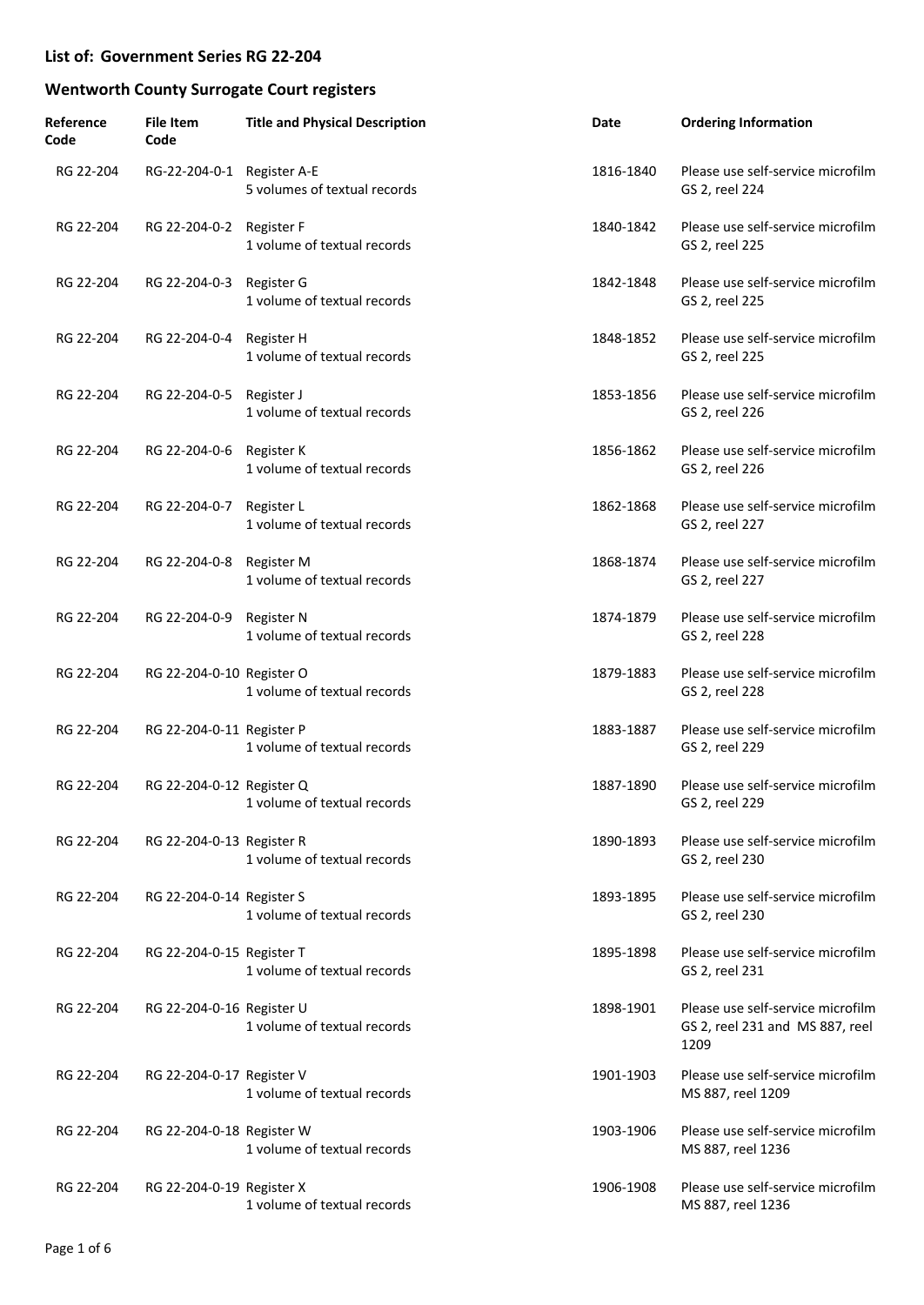| Reference<br>Code | <b>File Item</b><br>Code   | <b>Title and Physical Description</b>                                                                                                   | Date                    | <b>Ordering Information</b>                                  |
|-------------------|----------------------------|-----------------------------------------------------------------------------------------------------------------------------------------|-------------------------|--------------------------------------------------------------|
| RG 22-204         | RG 22-204-0-20 Register Y  | 1 volume of textual records                                                                                                             | 1908-1910               | Please use self-service microfilm<br>MS 887, reel 1237       |
| RG 22-204         | RG 22-204-0-21 Register Z  | 1 volume of textual records                                                                                                             | 1910-1912               | Please use self-service microfilm<br>MS 887, reel 1237       |
| RG 22-204         | RG 22-204-0-22 Register A1 | 1 volume of textual records                                                                                                             | 1912-1913               | Please use self-service microfilm<br>MS 887, reel 1238       |
| RG 22-204         |                            | RG 22-204-0-23 Register A2 (to p. 1054)<br>1 reel of microfilm (contains 1 volume of textual<br>records, partial)                       | 1913-1915               | Please use self-service microfilm<br>MS 887, reel 1238       |
| RG 22-204         |                            | RG 22-204-0-24 Register A2 (to end); Register B2 (to p. 748)<br>1 reel of microfilm (contains 2 volumes of textual<br>records, partial) | 1913-1915;<br>1915-1918 | Please use self-service microfilm<br>MS 887, reel 1239       |
| RG 22-204         |                            | RG 22-204-0-25 Register B2 (to p. 1721)<br>1 reel of microfilm (contains 1 volume of textual<br>records, partial)                       | 1915-1918               | Please use self-service microfilm<br>MS 887, reel 1239       |
| RG 22-204         |                            | RG 22-204-0-26 Register B2 (to end); Register C2 (to p. 732)<br>1 reel of microfilm (contains 2 volumes of textual<br>records, partial) | 1915-1918;<br>1919-1920 | Please use self-service microfilm<br>MS 887, reel 1240       |
| RG 22-204         |                            | RG 22-204-0-27 Register C2 (to p. 1888)<br>1 reel of microfilm (contains 1 volume of textual<br>records, partial)                       | 1919-1920               | Please use self-service microfilm<br>MS 887, reel 1241       |
| RG 22-204         |                            | RG 22-204-0-28 Register C2 (to end); Register D2 (to p. 851)<br>1 reel of microfilm (contains 2 volumes of textual<br>records, partial) | 1919-1920;<br>1920-1922 | Please use self-service microfilm<br>MS 887, reel 1242       |
| RG 22-204         |                            | RG 22-204-0-29 Register D2 (to p. 1933)<br>1 reel of microfilm (contains 1 volume of textual<br>records, partial)                       | 1920-1922               | Please use self-service microfilm<br>MS 887, reel 1243       |
| RG 22-204         |                            | RG 22-204-0-30 Register D2 (to end); Register E2 (to p. 185)<br>2 reels of microfilm (contain 2 volumes of textual<br>records, partial) | 1920-1922;<br>1923-1924 | Please use self-service microfilm<br>MS 887, reels 1243-1244 |
| RG 22-204         |                            | RG 22-204-0-31 Register E2 (to p. 1123)<br>1 reel of microfilm (contains 1 volume of textual<br>records, partial)                       | 1923-1924               | Please use self-service microfilm<br>MS 887, reel 1244       |
| RG 22-204         |                            | RG 22-204-0-32 Register E2 (to end); Register F2 (to p. 148)<br>1 reel of microfilm (contains 2 volumes of textual<br>records, partial) | 1923-1924;<br>1925-1927 | Please use self-service microfilm<br>MS 887, reel 1245       |
| RG 22-204         |                            | RG 22-204-0-33 Register F2 (to p. 1126)<br>1 reel of microfilm (contains 1 volume of textual<br>records, partial)                       | 1925-1927               | Please use self-service microfilm<br>MS 887, reel 1246       |
| RG 22-204         |                            | RG 22-204-0-34 Register F2 (to end)<br>1 reel of microfilm (contains 1 volume of textual<br>records, partial)                           | 1925-1927               | Please use self-service microfilm<br>MS 887, reel 1246       |
| RG 22-204         | RG 22-204-0-35 Register G  | 1 volume of textual records                                                                                                             | 1927-1928               | Please use self-service microfilm<br>MS 887, reel 1247       |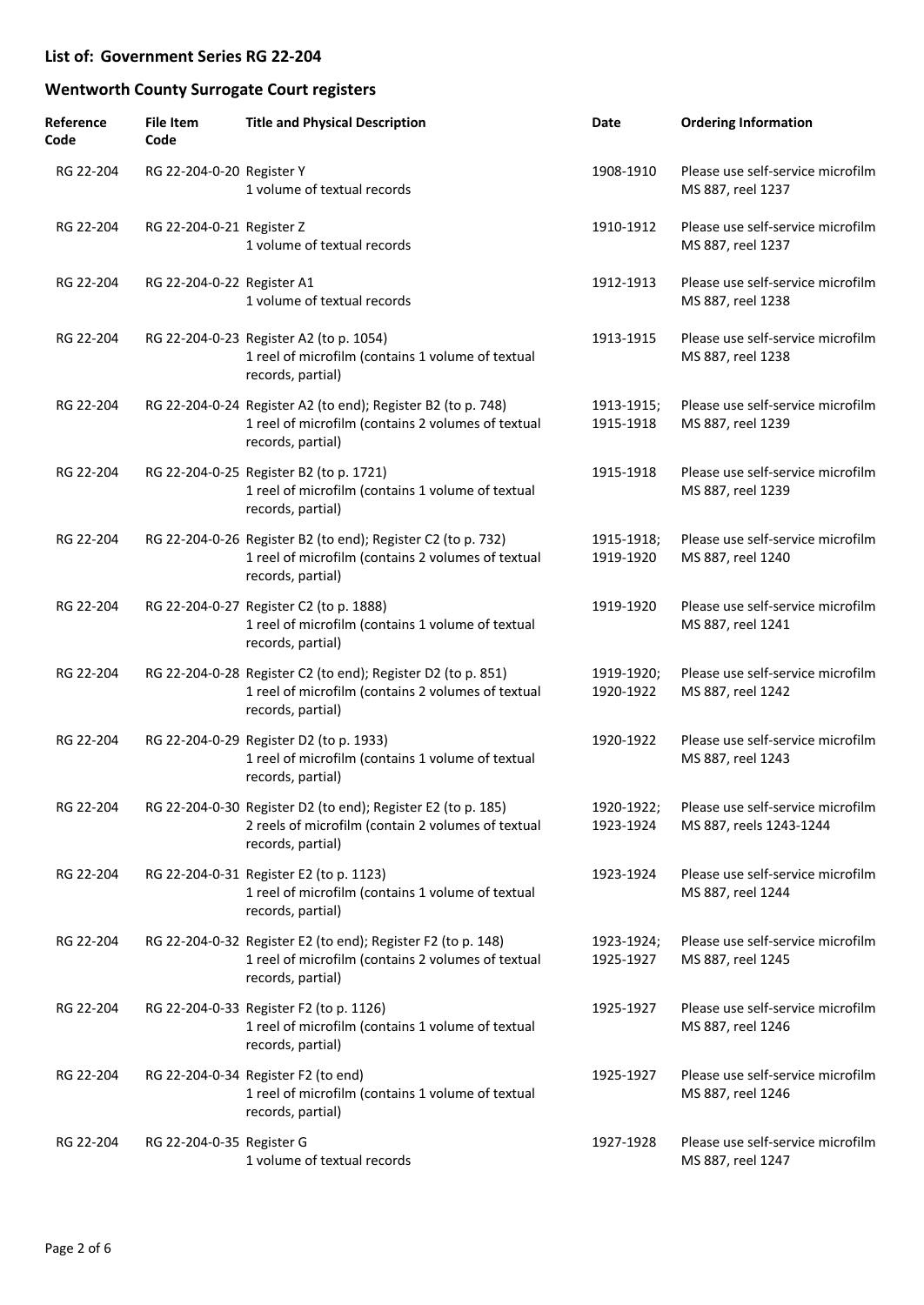| Reference<br>Code | <b>File Item</b><br>Code  | <b>Title and Physical Description</b>                                                                                                  | Date       | <b>Ordering Information</b>                                                                                 |
|-------------------|---------------------------|----------------------------------------------------------------------------------------------------------------------------------------|------------|-------------------------------------------------------------------------------------------------------------|
| RG 22-204         | RG 22-204-0-36 Register H | 1 volume of textual records                                                                                                            | 1928       | Please use self-service microfilm<br>MS 887, reel 1248                                                      |
| RG 22-204         |                           | RG 22-204-0-37 Register I (to p. 1030)<br>1 reel of microfilm (contains 1 volume of textual<br>records, partial)                       | 1929       | Please use self-service microfilm<br>MS 887, reel 1249                                                      |
| RG 22-204         |                           | RG 22-204-0-38 Register I (to end); Register J (to p. 1477)<br>1 reel of microfilm (contains 2 volumes of textual<br>records, partial) | 1929; 1930 | Please use self-service microfilm<br>MS 887, reel 1250                                                      |
| RG 22-204         |                           | RG 22-204-0-39 Register J (to end); Register K (to p. 1950)<br>2 volumes of textual records (partial, disbound)                        | 1930; 1931 | Item is located in RG 22-204, in<br>container B231436                                                       |
| RG 22-204         |                           | RG 22-204-0-40 Register K (to end); Register L (to p. 2373)<br>2 volumes of textual records (partial, disbound)                        | 1931; 1932 | Item is located in RG 22-204, in<br>container B231437                                                       |
| RG 22-204         |                           | RG 22-204-0-41 Register L (to p. 2784)<br>1 volume of textual records (partial, disbound)                                              | 1932       | Item is located in RG 22-204, in<br>container B231438                                                       |
| RG 22-204         |                           | RG 22-204-0-42 Register L (to end); Register M (to p. 3243)<br>2 volumes of textual records (partial, disbound)                        | 1932; 1933 | Item is located in RG 22-204, in<br>container B231439                                                       |
| RG 22-204         |                           | RG 22-204-0-43 Register M (to end); Register N (to p. 3680)<br>2 volumes of textual records (partial, disbound)                        | 1933; 1934 | Item is located in RG 22-204, in<br>container B231440                                                       |
| RG 22-204         |                           | RG 22-204-0-44 Register N (to end); Register O (to p. 4105)<br>2 volumes of textual records (partial, disbound)                        | 1934; 1935 | Item is located in RG 22-204, in<br>container B231441                                                       |
| RG 22-204         |                           | RG 22-204-0-45 Register O (to end); Register P (to p. 4495)<br>2 volumes of textual records (partial, disbound)                        | 1935; 1936 | Item is located in RG 22-204, in<br>container B231442                                                       |
| RG 22-204         |                           | RG 22-204-0-46 Register P (to p. 4937)<br>1 volume of textual records (partial, disbound)                                              | 1936       | Item is located in RG 22-204, in<br>container B231443                                                       |
| RG 22-204         |                           | RG 22-204-0-47 Register P (to end); Register Q (to p. 5452)<br>2 volumes of textual records (partial, disbound)                        | 1936; 1937 | Item is located in RG 22-204, in<br>container B231444                                                       |
| RG 22-204         |                           | RG 22-204-0-48 Register Q (to end); Register R (to p. 5902)<br>2 volumes of textual records (partial, disbound)                        | 1937; 1938 | Item is located in RG 22-204, in<br>container B231445                                                       |
| RG 22-204         |                           | RG 22-204-0-49 Register R (to end)<br>1 volume of textual records (partial, disbound)                                                  | 1938       | Item is located in RG 22-204, in<br>container B231446                                                       |
| RG 22-204         | RG 22-204-0-50 Register S | 1 volume of textual records                                                                                                            | 1939       | Volume barcode is: RG 22-204,<br>in container D321900 Box<br>barcode is: RG 22-204, in<br>container B429405 |
| RG 22-204         | RG 22-204-0-51 Register T | 1 volume of textual records                                                                                                            | 1940       | Volume barcode is: RG 22-204,<br>in container D016414 Box<br>barcode is: RG 22-204, in<br>container B429447 |
| RG 22-204         | RG 22-204-0-52 Register U | 1 volume of textual records                                                                                                            | 1941       | Volume barcode is: RG 22-204,<br>in container D016413 Box<br>barcode is: RG 22-204, in<br>container B429448 |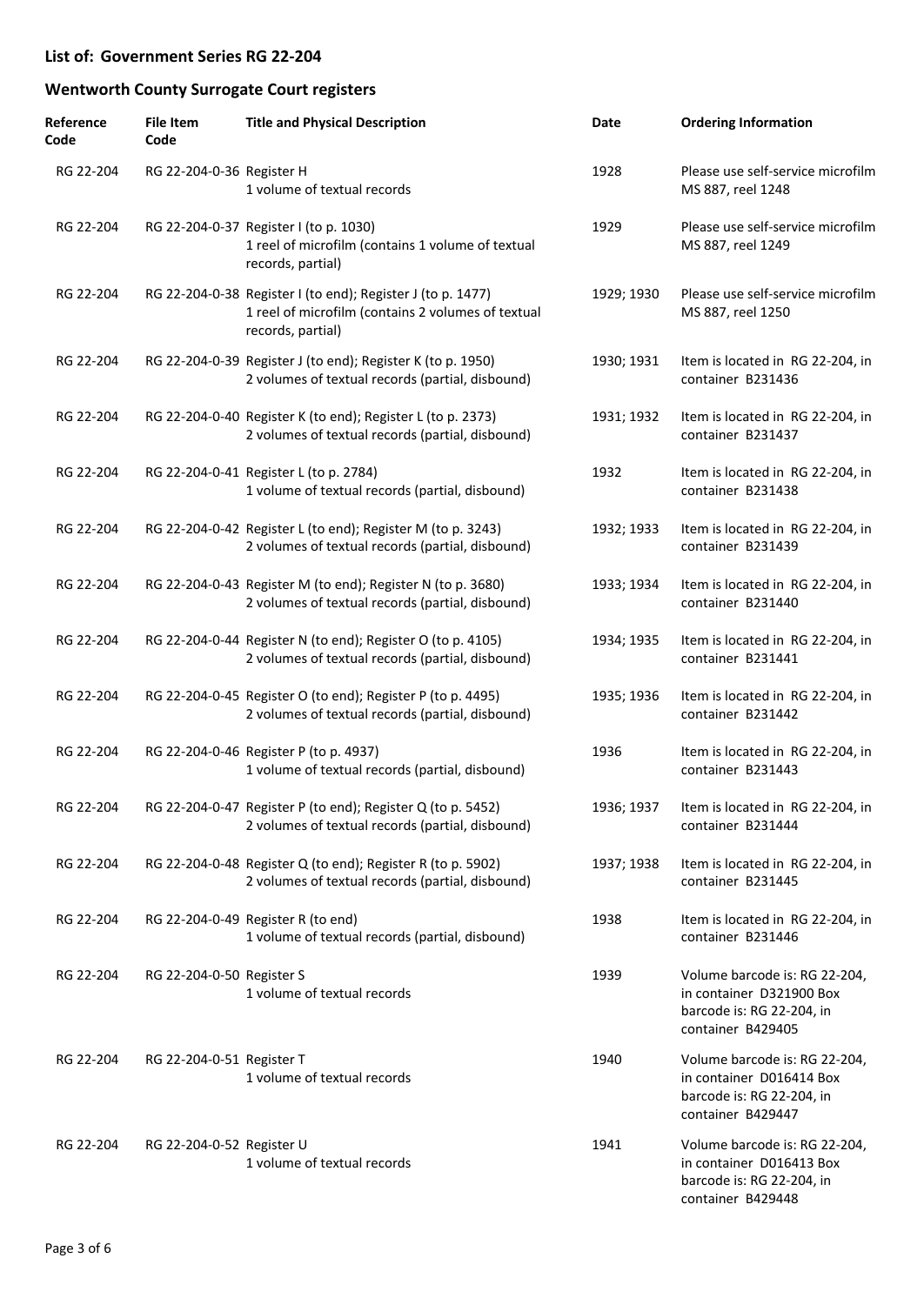| Reference<br>Code | <b>File Item</b><br>Code   | <b>Title and Physical Description</b>                                               | Date | <b>Ordering Information</b>                                                                                 |
|-------------------|----------------------------|-------------------------------------------------------------------------------------|------|-------------------------------------------------------------------------------------------------------------|
| RG 22-204         | RG 22-204-0-53 Register V1 | 1 volume of textual records                                                         | 1942 | Volume barcode is: RG 22-204,<br>in container D016411 Box<br>barcode is: RG 22-204, in<br>container B429446 |
| RG 22-204         | RG 22-204-0-54 Register V2 | 1 volume of textual records                                                         | 1942 | Volume barcode is: RG 22-204,<br>in container D016412 Box<br>barcode is: RG 22-204, in<br>container B429446 |
| RG 22-204         |                            | RG 22-204-0-55 Register W (grants 08880 to 09326)<br>1 volume of textual records    | 1943 | Volume barcode is: RG 22-204,<br>in container D361141 Box<br>barcode is: RG 22-204, in<br>container B803698 |
| RG 22-204         |                            | RG 22-204-0-56 Register W2 (grants 09327 to 09659)<br>1 volume of textual records   | 1943 | Volume barcode is: RG 22-204,<br>in container D361140 Box<br>barcode is: RG 22-204, in<br>container B803696 |
| RG 22-204         |                            | RG 22-204-0-57 Register X (grants 09660 to 010089)<br>1 volume of textual records   | 1944 | Volume barcode is: RG 22-204,<br>in container D361138 Box<br>barcode is: RG 22-204, in<br>container B803699 |
| RG 22-204         |                            | RG 22-204-0-58 Register X1 (grants 010090 to 010430)<br>1 volume of textual records | 1944 | Volume barcode is: RG 22-204,<br>in container D361139 Box<br>barcode is: RG 22-204, in<br>container B803697 |
| RG 22-204         |                            | RG 22-204-0-59 Register Y (grants 010431 to 010863)<br>1 volume of textual records  | 1945 | Volume barcode is: RG 22-204,<br>in container D361143 Box<br>barcode is: RG 22-204, in<br>container B803699 |
| RG 22-204         |                            | RG 22-204-0-60 Register Y1 (grants 010864 to 011218)<br>1 volume of textual records | 1945 | Volume barcode is: RG 22-204,<br>in container D361142 Box<br>barcode is: RG 22-204, in<br>container B803698 |
| RG 22-204         | RG 22-204-0-61 Register Z  | 1 volume of textual records                                                         | 1946 | Volume barcode is: RG 22-204,<br>in container D367051 Box<br>barcode is: RG 22-204, in<br>container B803701 |
| RG 22-204         |                            | RG 22-204-0-62 Register Z (grants 11645 to 12028)<br>1 volume of textual records    | 1946 | Volume barcode is: RG 22-204,<br>in container D367053 Box<br>barcode is: RG 22-204, in<br>container B803700 |
| RG 22-204         |                            | RG 22-204-0-63 Register A3 (grants 12029 to 12453)<br>1 volume of textual records   | 1947 | Volume barcode is: RG 22-204,<br>in container D367049 Box<br>barcode is: RG 22-204, in<br>container B803700 |
| RG 22-204         |                            | RG 22-204-0-64 Register A3 (grants 12434 to 12855)<br>1 volume of textual records   | 1947 | Volume barcode is: RG 22-204,<br>in container D367050 Box<br>barcode is: RG 22-204, in<br>container B803701 |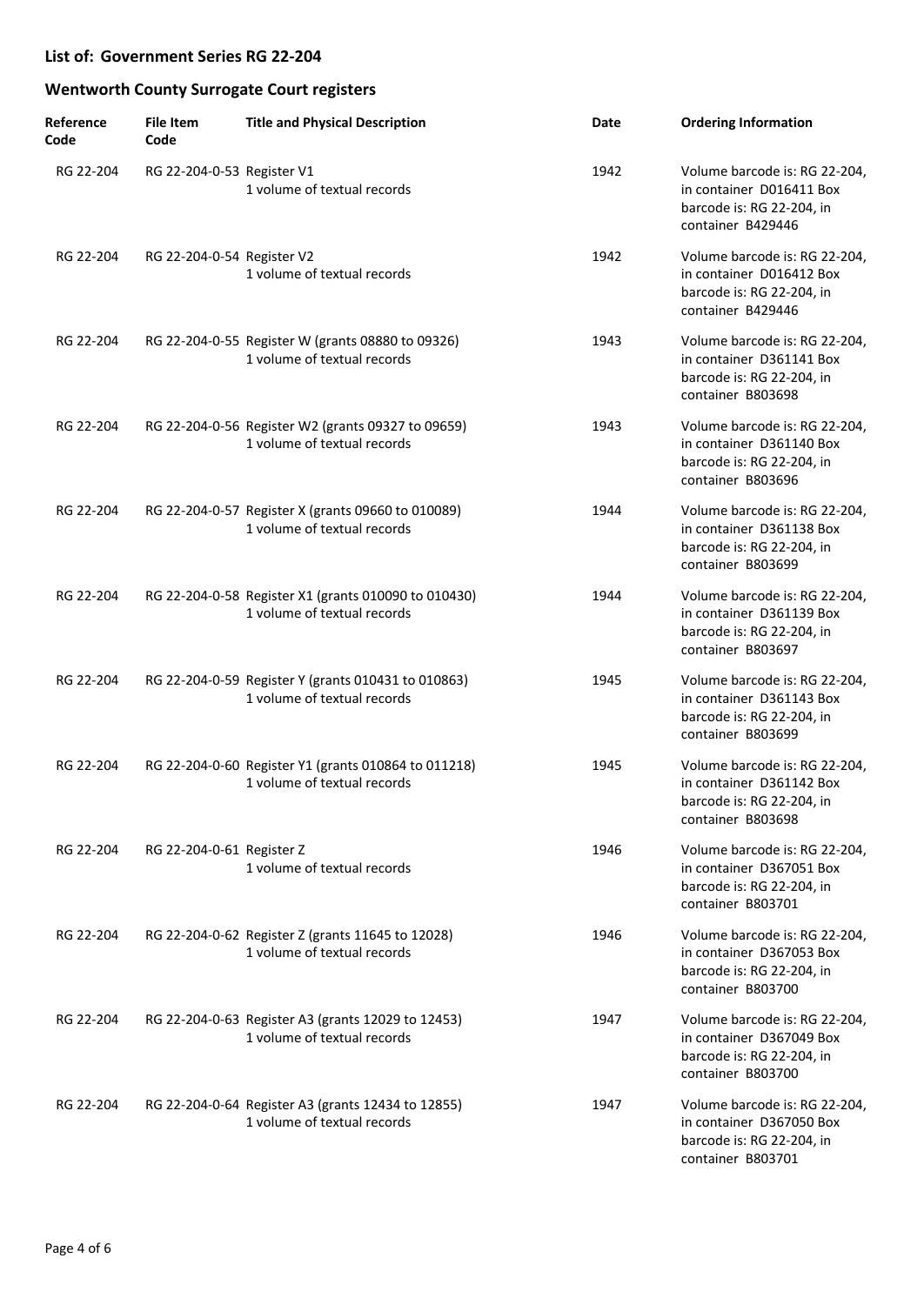| Reference<br>Code | <b>File Item</b><br>Code | <b>Title and Physical Description</b>                                             | Date | <b>Ordering Information</b>                                                                                 |
|-------------------|--------------------------|-----------------------------------------------------------------------------------|------|-------------------------------------------------------------------------------------------------------------|
| RG 22-204         |                          | RG 22-204-0-65 Register B3 (grants 12856 to 13360)<br>1 volume of textual records | 1948 | Volume barcode is: RG 22-204,<br>in container D367052 Box<br>barcode is: RG 22-204, in<br>container B803697 |
| RG 22-204         |                          | Register for 1948, book 2<br>1 volume of textual records                          | 1687 | Volume barcode is: RG 22-204,<br>in container D304106 Box<br>barcode is: RG 22-204, in<br>container B427574 |
| RG 22-204         |                          | Register for 1949 (grants 13757 to 14145)<br>1 volume of textual records          | 2482 | Volume barcode is: RG 22-204,<br>in container D304107 Box<br>barcode is: RG 22-204, in<br>container B427696 |
| RG 22-204         |                          | Register for 1950 (grants 15049 to 15573)<br>1 volume of textual records          | 1727 | Volume barcode is: RG 22-204,<br>in container D304090 Box<br>barcode is: RG 22-204, in<br>container B427576 |
| RG 22-204         |                          | Register for 1961 (grants 26360 to 26743)<br>1 volume of textual records          | 1654 | Volume barcode is: RG 22-204,<br>in container D309311 Box<br>barcode is: RG 22-204, in<br>container B427569 |
| RG 22-204         |                          | Register for 1961 (grants 26744:27149)<br>1 volume of textual records             | 1669 | Volume barcode is: RG 22-204,<br>in container D309310 Box<br>barcode is: RG 22-204, in<br>container B427570 |
| RG 22-204         |                          | Register for 1962 (grants 27150 to 27604)<br>1 volume of textual records          | 1668 | Volume barcode is: RG 22-204,<br>in container D309309 Box<br>barcode is: RG 22-204, in<br>container B427571 |
| RG 22-204         |                          | 1968, Register 1<br>1 volume of textual records                                   | 1968 | Item is located in RG 22-204, in<br>container B808847                                                       |
| RG 22-204         |                          | 1968, Register 2<br>1 volume of textual records                                   | 1968 | Item is located in RG 22-204, in<br>container B808847                                                       |
| RG 22-204         |                          | 1968, Register 3<br>1 volume of textual records                                   | 1968 | Item is located in RG 22-204, in<br>container B808848                                                       |
| RG 22-204         |                          | 1968, Register 4<br>1 volume of textual records                                   | 1968 | Item is located in RG 22-204, in<br>container B808848                                                       |
| RG 22-204         |                          | 1969 Registrations 36931 - 36769<br>1 volume of textual records                   | 1969 | Item is located in RG 22-204, in<br>container B828302                                                       |
| RG 22-204         |                          | 1969 Registrations 36770 - 37147<br>1 volume of textual records                   | 1969 | Item is located in RG 22-204, in<br>container B828302                                                       |
| RG 22-204         |                          | 1969 Registrations 37148 - 37443<br>1 volume of textual records                   | 1969 | Item is located in RG 22-204, in<br>container B828303                                                       |
| RG 22-204         |                          | 1969 Registrations 37444 - 37780<br>1 volume of textual records                   | 1969 | Item is located in RG 22-204, in<br>container B828303                                                       |